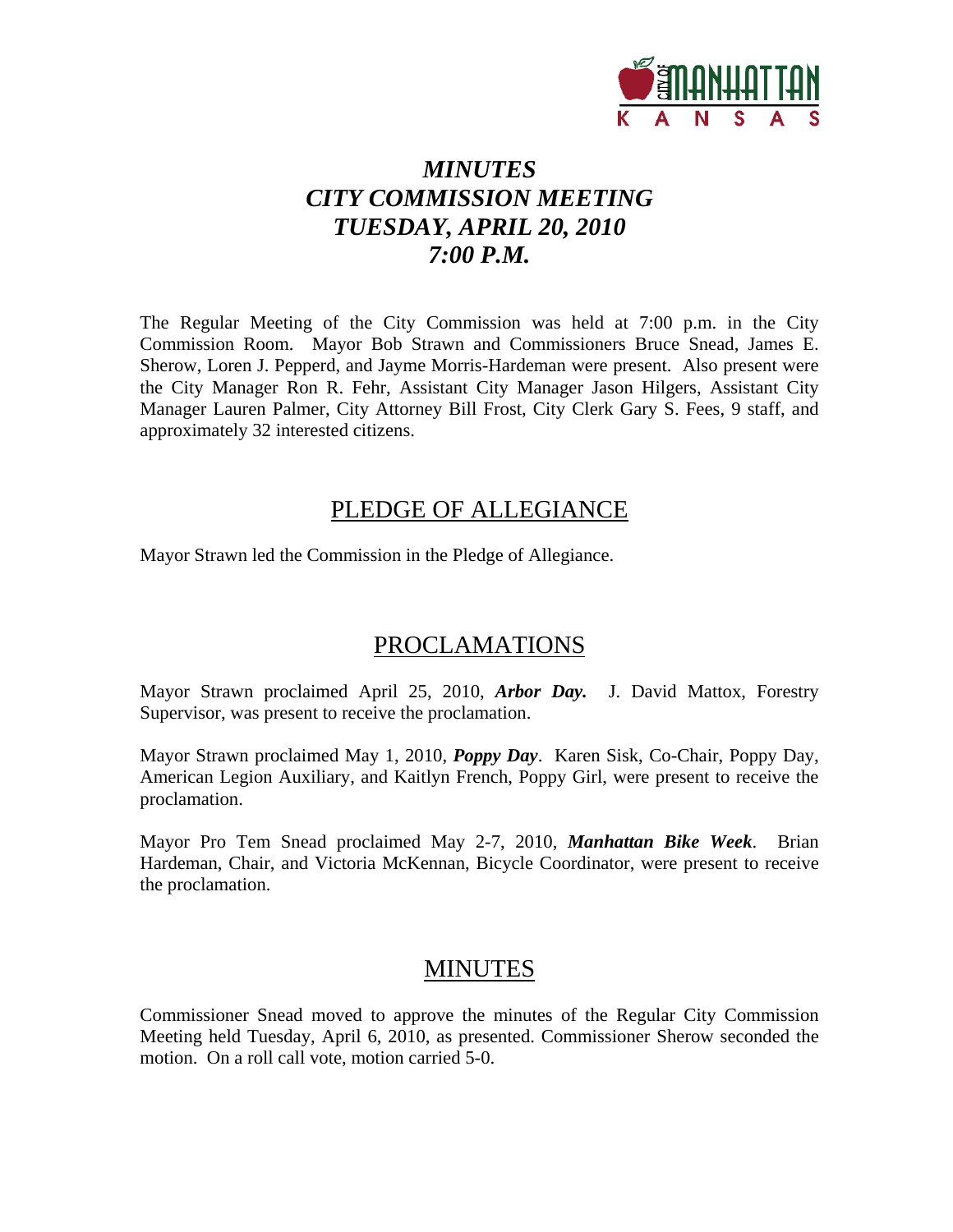## COMMISSIONER COMMENTS

Commissioner Morris-Hardeman asked that everyone be mindful of bicyclists during Manhattan Bike Week and encouraged both bicyclists and those driving vehicles to be aware and share the road, so that accidents can be avoided. She then informed the community of the Sunflower CASA Light of Hope Vigil on Monday, April 26, 2010, 6:30 p.m., at the Union Pacific Depot.

Commissioner Snead encouraged everyone to attend and enjoy the festivities associated with Earth Day at the Sunset Zoo this Sunday and to look at the City's web site for additional activities.

## REORGANIZATION

Mayor Strawn commented on the many wonderful achievements and opportunities during his term as Mayor. He then thanked individuals that he worked with throughout the year and his fellow Commissioners, as well as acknowledge committee and board appointments made.

Gary Fees, City Clerk, called for the election of a new Mayor.

Commissioner Sherow moved that Commissioner Bruce Snead be appointed to serve as Mayor until the second legislative meeting in April 2011. Commissioner Pepperd seconded the motion. On vote, motion carried 5-0.

Newly Elected Mayor Bruce Snead called for the election of a new Mayor Pro Tem. Commissioner Pepperd moved that Commissioner Sherow be appointed to serve as Mayor Pro Tem until the second legislative meeting in April 2011. Commissioner Morris-Hardeman seconded the motion. On vote, motion carried 5-0.

Mayor Snead and City Manager Ron Fehr presented outgoing Mayor Strawn with a gift and plaque commemorating his tenure and service as Mayor. Commissioner Strawn provided some additional remarks on being Mayor and presented his wife Julia with a bouquet of red roses.

Mayor Snead presented his wife Leslie with a bouquet of red roses and recognized the spouses and family members of all Commissioners for their support. He then addressed the Commission and the general public with his vision and goals for the next year.

At 7:45 p.m., the Commission took a 15 minute recess.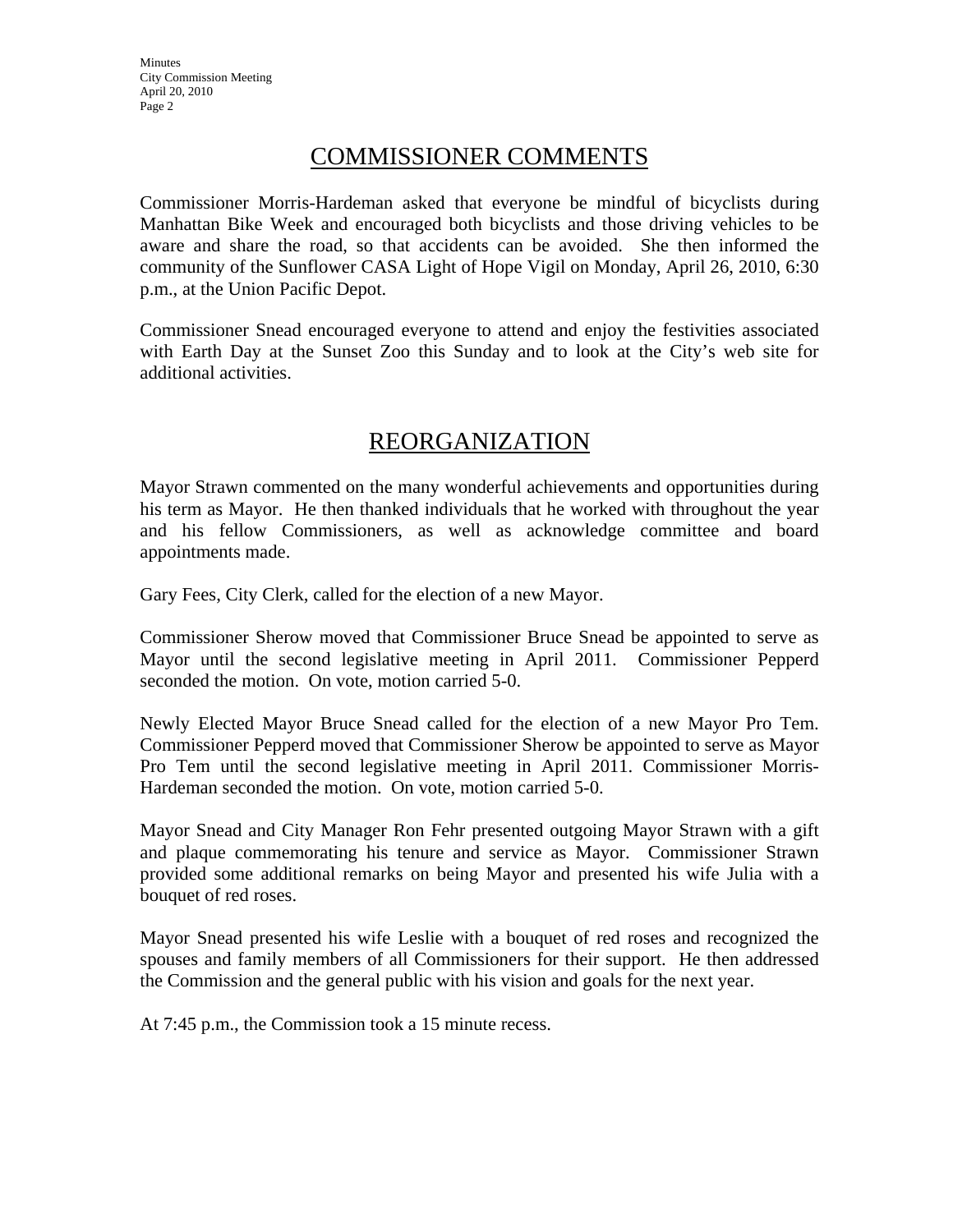**Minutes** City Commission Meeting April 20, 2010 Page 3

## CONSENT AGENDA

(\* denotes those items discussed)

#### **CLAIMS REGISTER NO. 2640**

The Commission approved Claims Register No. 2640 authorizing and approving the payment of claims from March 31, 2010, to April 13, 2010, in the amount of \$1,725,469.61.

#### **CEREAL MALT BEVERAGE LICENSE**

The Commission approved an annual Cereal Malt Beverage License for Hy-Vee, Inc., 601 3<sup>rd</sup> Place, and Last Chance, Inc., 1213 Moro Street.

#### **FINAL PLAT – WESTPORT COMMONS, UNIT TWO**

The Commission accepted the easements and rights-of-way, as shown on the Final Plat of Westport Commons, Unit Two, Commercial Planned Unit Development, generally located southeast of the intersection of Dickens Avenue and Browning Avenue, based on conformance with the Manhattan Urban Area Subdivision Regulations.

#### **RESTRICTIVE COVENANTS – WESTPORT COMMONS, UNIT TWO**

The Commission authorized the Mayor and City Clerk to execute the Agreements regarding construction and maintenance of the drainage facilities and travel easements for Westport Commons, Unit Two.

### **PUBLIC HEARING – VACATE EASEMENT - LOT 5, BLOCK 3, HOWENSTINE ADDITION, NO. 1**

Mayor Snead opened the public hearing.

Hearing no comments, Mayor Snead closed the public hearing.

#### **FIRST READING - VACATE EASEMENT - LOT 5, BLOCK 3, HOWENSTINE ADDITION, NO. 1**

The Commission approved first reading of an ordinance vacating the sidewalk portion of a sidewalk and utility easement on Lot 5, Block 3, Howenstine Addition, Number One, City of Manhattan, Riley County, Kansas.

#### **RESOLUTION NO. 042010-A – SET BOND SALE DATE – GENERAL OBLIGATION BONDS (SERIES 2010-A)**

The Commission approved Resolution No. 042010-A setting May 18, 2010, as the date to sell \$6,700,000.00 in general obligation bonds (Series 2010-A) for the following projects: *Lee Mill Heights Addition, Unit Four, Phase One – Storm Drainage (SM0703); Sanitary Sewer (SS0705); and Water (WA0706); Northwing Addition, Unit One – Storm Drainage (SM0808); Sanitary Sewer (SS0811); Street (ST0818); and Water (WA0807); Silo Townhomes – Storm Drainage (SM0805); Sanitary Sewer (SS0803); Street (ST0808); and Water (WA0802); Gary Avenue,*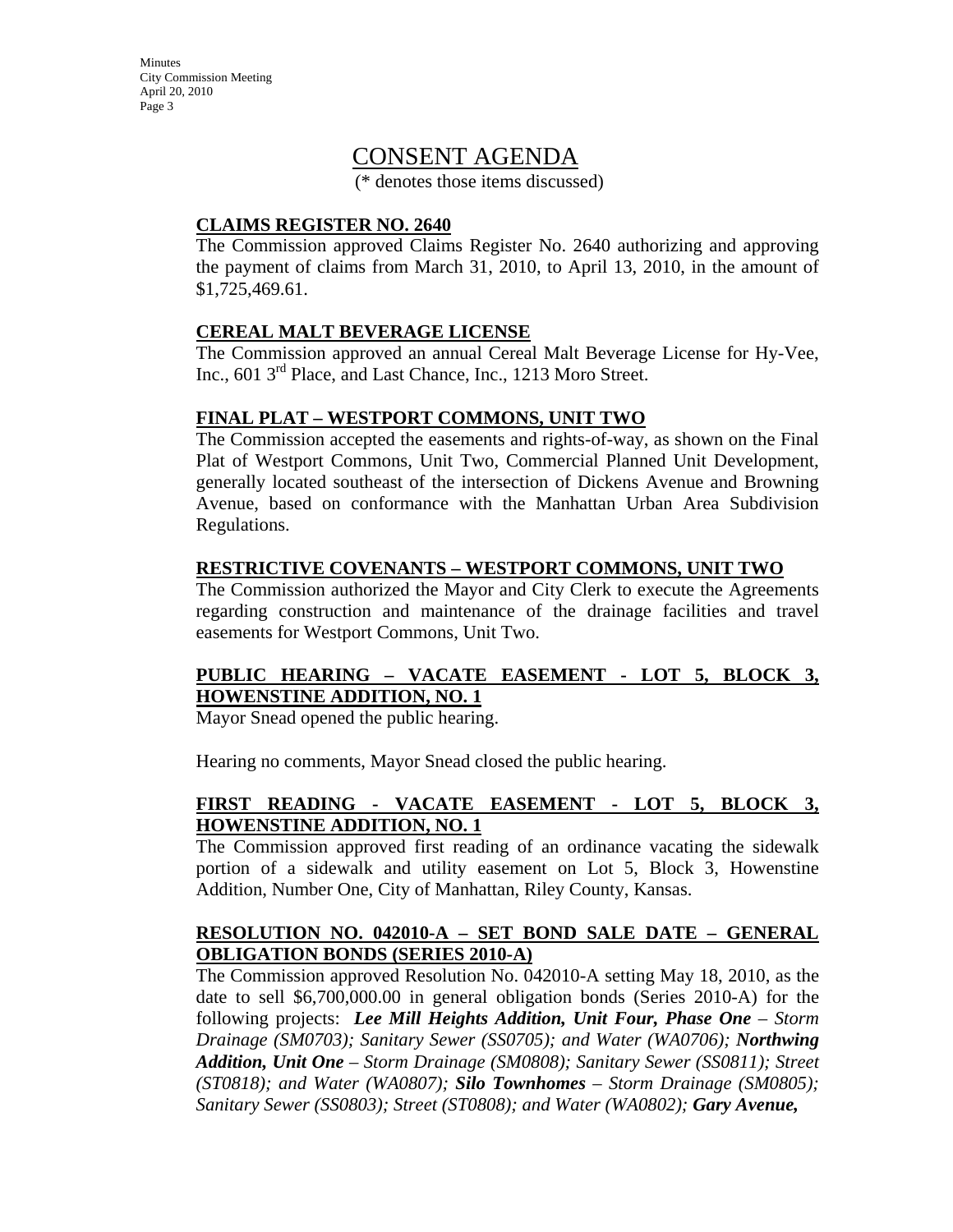## CONSENT AGENDA (*CONTINUED*)

#### **RESOLUTION NO. 042010-A – SET BOND SALE DATE – GENERAL OBLIGATION BONDS (SERIES 2010-A)** *(CONTINUED)*

*Treesmill Circle and Treesmill Drive (Effingham) Drainage, Phase Two – Storm Drainage (SM0807); City Park Pavilion (CPX04P); Wildcat Creek Lift Station, Phase I (SP0905); Konza Sanitary Sewer Extension (SS1002); and 2007 New and Parallel Water Lines (WA0703).* 

#### **FIRST READING – ISSUE – GENERAL OBLIGATION BONDS (SERIES 2010-A)**

The Commission approved first reading of an ordinance issuing \$6,700,000.00 in general obligation bonds (Series 2010-A) for the following projects: *Lee Mill Heights Addition, Unit Four, Phase One – Storm Drainage (SM0703); Sanitary Sewer (SS0705); and Water (WA0706); Northwing Addition, Unit One – Storm Drainage (SM0808); Sanitary Sewer (SS0811); Street (ST0818); and Water (WA0807); Silo Townhomes – Storm Drainage (SM0805); Sanitary Sewer (SS0803); Street (ST0808); and Water (WA0802); Gary Avenue, Treesmill Circle and Treesmill Drive (Effingham) Drainage, Phase Two – Storm Drainage (SM0807);. City Park Pavilion (CPX04P); Wildcat Creek Lift Station, Phase I (SP0905); Konza Sanitary Sewer Extension (SS1002); and 2007 New and Parallel Water Lines (WA0703).* 

#### **\* NEGOTIATE AGREEMENTS – WATER STORAGE TANK ASSET MANAGEMENT PROGRAM (SP1002) (WA001P)**

Dale Houdeshell, Director of Public Works, responded to questions from the Commission regarding the process and provided an overview on the item. He then responded to questions from a representative from Caldwell Tanks, Inc., that provided a proposal for consideration.

The Commission accepted the Selection Committee's recommendation and authorized City Administration to negotiate agreements with Utility Service, Inc., of Perry, Georgia, for the Water Storage Tank Asset Management Program.

#### **AWARD CONTRACT – NORTHWEST BOOSTER STATION BACKUP POWER (WA1002)**

The Commission awarded a contract in the amount of \$53,326.55 to V and V Electric, of Manhattan, Kansas, for the Northwest Booster Station Backup Power Project (WA1002).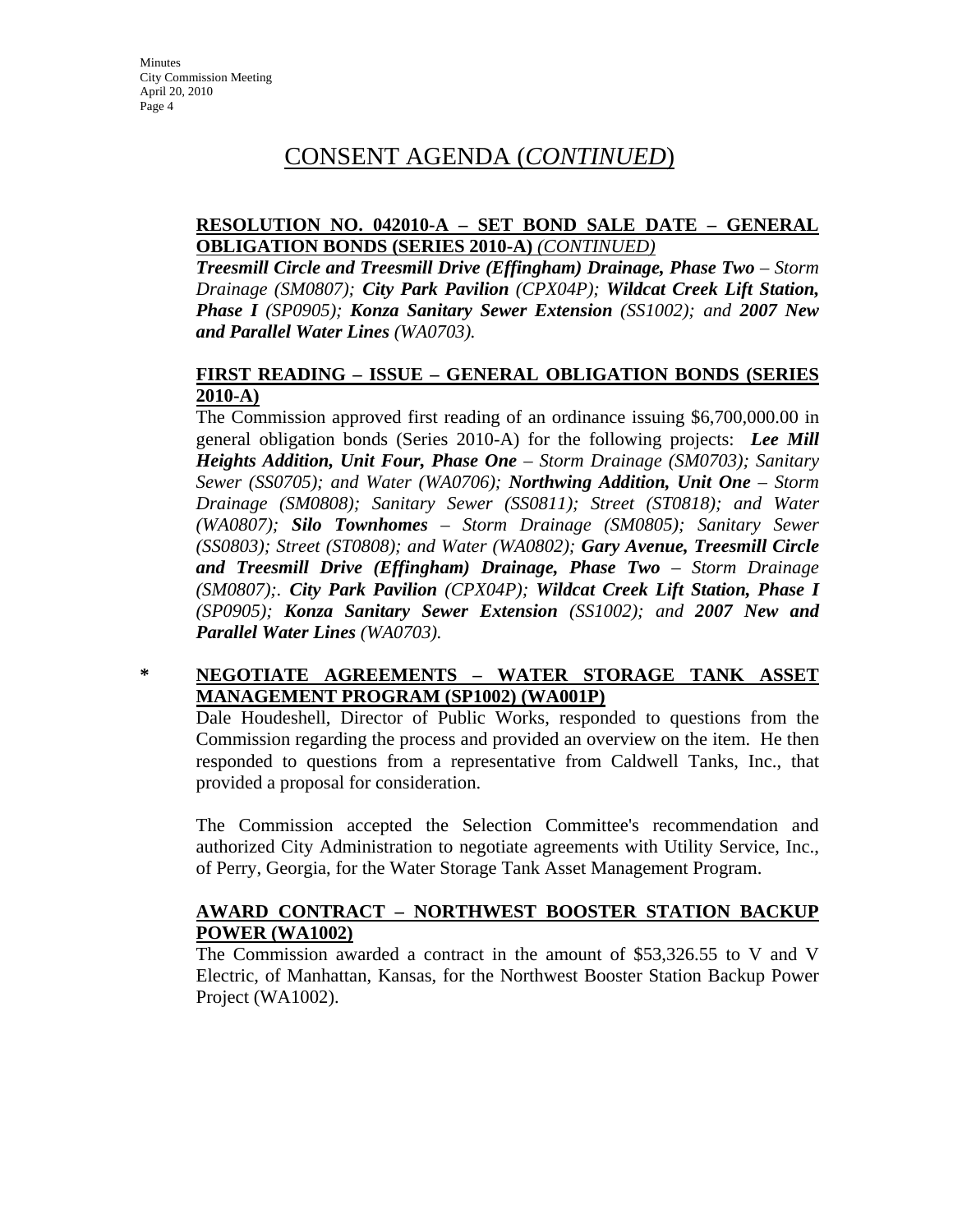# CONSENT AGENDA (*CONTINUED*)

#### **AWARD CONTRACT – LIFT STATION BACKUP POWER GENERATORS (SS1003)**

The Commission awarded a contract in the amount of \$162,465.27 to V and V Electric, of Manhattan, Kansas, for the Lift Station Backup Power Generators Project (SS1003).

#### **PURSUE KDOT GRANT OFFERS – FEDERAL AID SAFETY GRANTS**

The Commission expressed interest in pursuing the grant offers from KDOT for Bluemont Avenue from North Manhattan to  $11<sup>th</sup>$  Street, the intersection of  $11<sup>th</sup>$ Street and Fremont Street, and K-113 and Kimball Avenue Interchange and direct City Administration to proceed toward submitting these locations to KDOT for consideration for federal aid safety grants.

#### **APPLICATION – 2010 EMERGENCY SHELTER GRANT FUNDS**

The Commission authorized Mayor and City Clerk to sign an application for 2010 Emergency Shelter Grant funds.

After discussion, Commissioner Sherow moved to approve the consent agenda, as read. Commissioner Pepperd seconded the motion. On a roll call vote, motion carried 5-0, with the exception of Item C, FINAL PLAT – WESTPORT COMMONS, UNIT TWO, which carried 4-0, with Commissioner Strawn abstaining from the item; and, with the exception of Item E, RESOLUTION NO. 042010-A – SET BOND SALE DATE/FIRST READING – ISSUE – GENERAL OBLIGATION BONDS (SERIES 2010-A), which carried 4-1, with Commissioner Pepperd voting against the item.

## GENERAL AGENDA

#### **SUBLEASE/AMENDMENTS/NEGOTIATE ARCHITECTURAL SERVICES AGREEMENT- MANHATTAN DAY CARE AND LEARNING CENTERS, INC., NEW BUILDING**

Lauren Palmer, Assistant City Manager, presented the item. She then responded to questions from the Commission regarding the Agreement.

Bill Frost, City Attorney, provided additional information and clarification on the Agreement.

Lauren Palmer, Assistant City Manager, responded to questions from the Commission and provided additional information on the request from Manhattan Day Care and Learning Centers, Inc.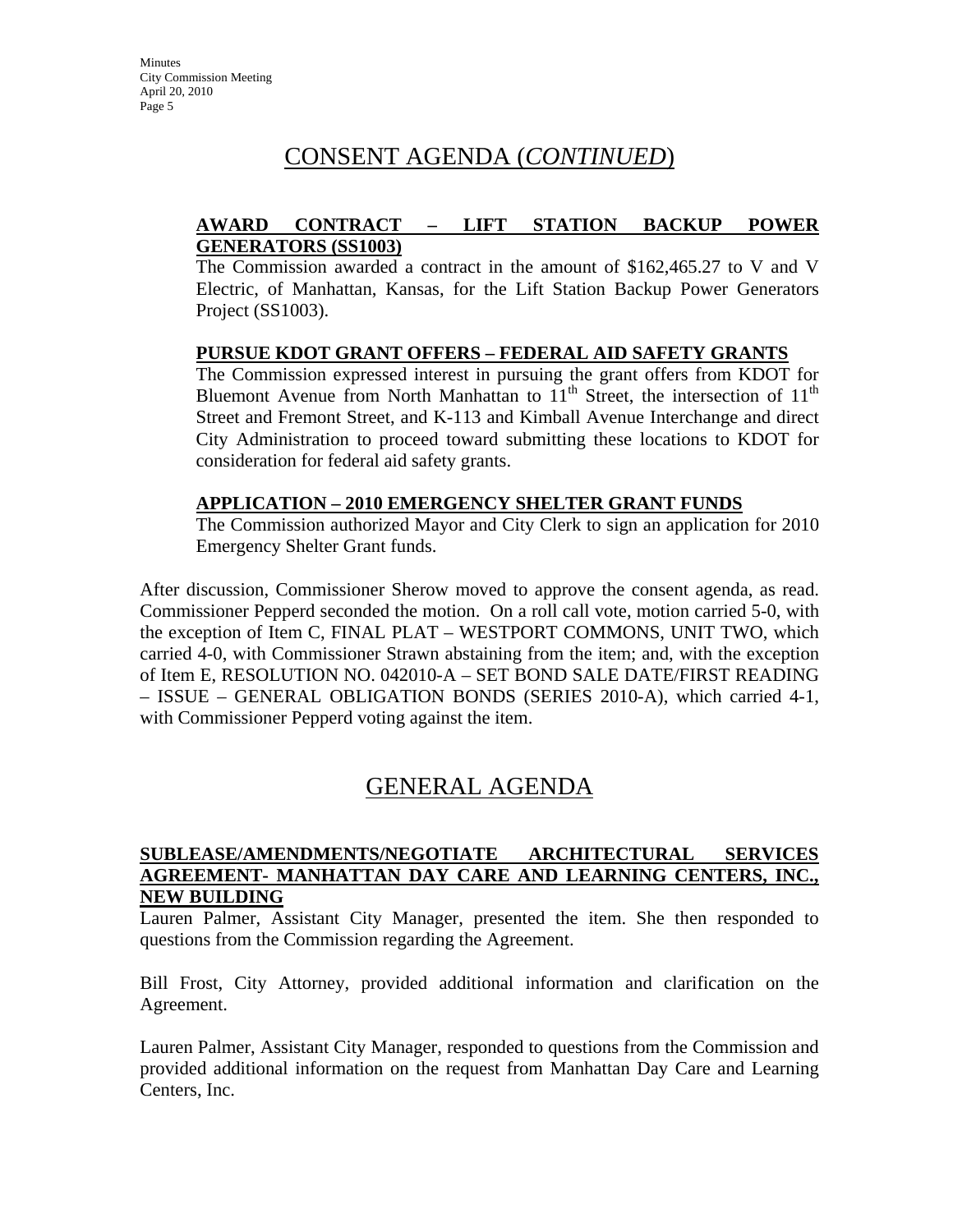#### **SUBLEASE/AMENDMENTS/NEGOTIATE ARCHITECTURAL SERVICES AGREEMENT- MANHATTAN DAY CARE AND LEARNING CENTERS, INC., NEW BUILDING** *(CONTINUED)*

Joe Farrar, President, Farrar Corporation, provided additional information to the Commission and stated that this is a good solution to all parties and fully supports the item. He then responded to questions from the Commission.

Brady Childress, representing the Board of Directors for Manhattan Day Care and Learning Centers, Inc., thanked those involved and for opportunity to provide a great day care for the community. He informed the Commission that a capital campaign will begin very soon and provided information on the approximate costs for the facility and number of slots being proposed. He then responded to additional questions from the Commission.

Bill Frost, City Attorney, provided additional information on the item and responded to questions from the Commission regarding ownership of the land, the proposed Agreement, and the information received from Manhattan Day Care and Learning Center, Inc., and from the Trustee Bank.

Lauren Palmer, Assistant City Manager, and Bill Frost, City Attorney, provided additional clarification on the item and sublease provision.

Brady Childress, representing the Board of Directors for Manhattan Day Care and Learning Centers, Inc., responded to questions from the Commission.

After discussion, Commissioner Morris-Hardeman moved to authorize the Mayor and City Clerk to execute a Sublease Agreement between Farrar Corporation and Manhattan Day Care and Learning Centers, Inc.; an Amendment to the Agreement for Repayment of Existing Debt with Farrar Corporation; an Amended Agreement with Manhattan Day Care and Learning Centers, Inc.; and an Amendment No. 1 to the Tax Compliance Agreement for Farrar Corporation Industrial Revenue Bonds. Commissioner Sherow seconded the motion.

After additional discussion by the Commission, on a roll call vote, motion carried 3-2, with Commissioners Pepperd and Strawn voting against the item.

#### **NEGOTIATE CONTRACT – DESIGN SERVICES - MANHATTAN DAY CARE AND LEARNING CENTERS, INC.**

Mayor Snead provided additional information on the federal requirements associated with this item.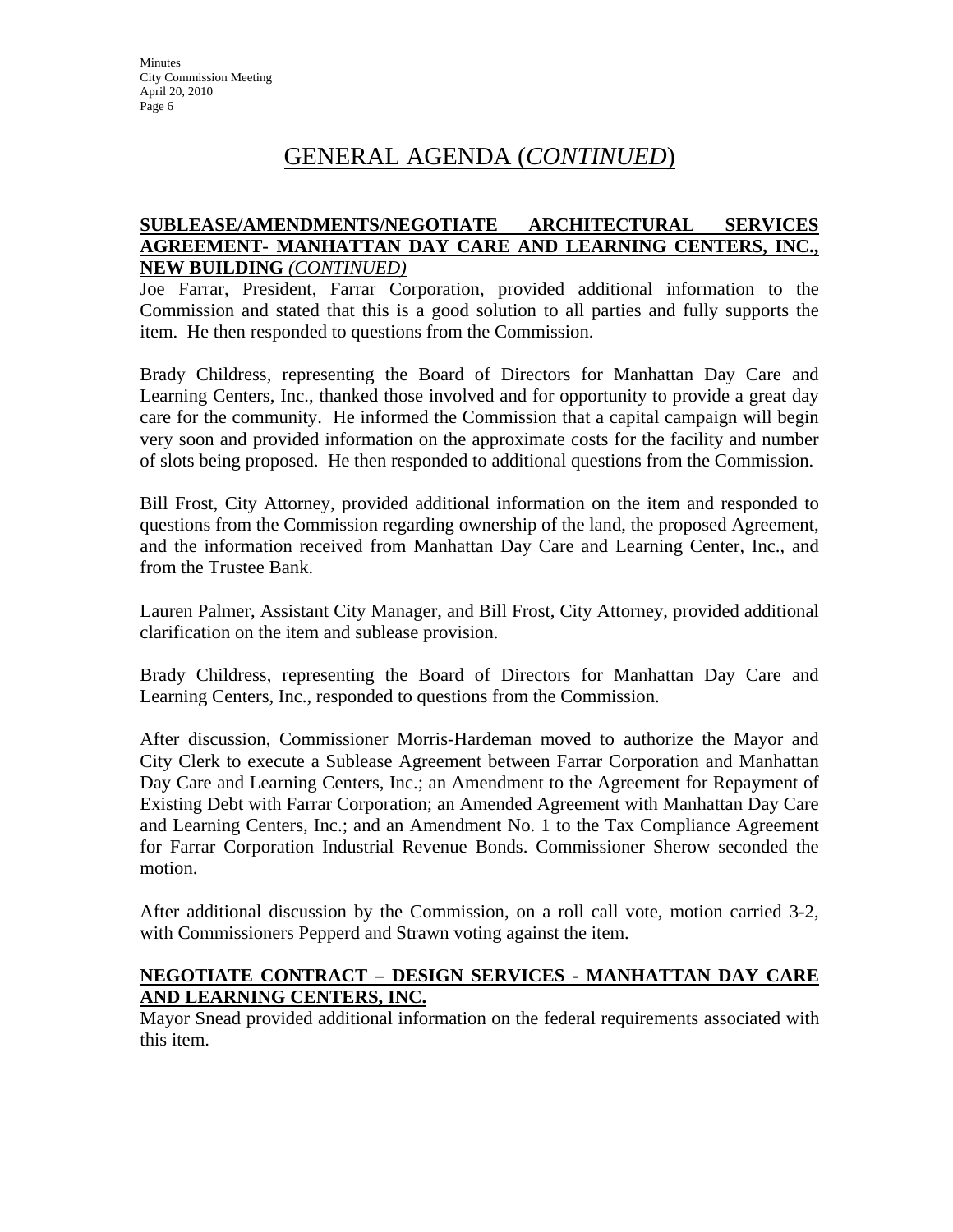#### **NEGOTIATE CONTRACT – DESIGN SERVICES - MANHATTAN DAY CARE AND LEARNING CENTERS, INC.** *(CONTINUED)*

Brady Childress, representing the Board of Directors for Manhattan Day Care and Learning Centers, Inc., responded to questions from the Commission and provided additional information on the ratio of infants, toddlers, and teachers anticipated for the number of possible slots at the new facility.

After additional discussion, Commissioner Sherow moved to accept the recommendation from the Selection Committee and authorize City Administration to negotiate a contract with Anderson Knight Architects, of Manhattan, Kansas, for professional design services for the Manhattan Day Care and Learning Centers Project. Commissioner Morris-Hardeman seconded the motion. On a roll call vote, motion carried 5-0.

#### **PETITION/RESOLUTION NO. 042010-B/DEVELOPMENT AGREEMENT– MCCALL ROAD IMPROVEMENTS (ST0821)**

Dale Houdeshell, Director of Public Works, presented an overview of the item.

Rich Seidler, McCullough Development, presented information on McCall Landing project, background information on McCullough Development, site plan for McCall Landing, background information on Menards, engineer's traffic letter from HWS Consulting Group, advantages of the projects, the petition, requested participation, engineer estimate of total project costs in the amount of \$6,182,458.00, revenue projections, public/private partnership, and additional information on the project. He then responded to questions from the Commission.

Bill Frost, City Attorney, provided additional information on the Development Agreement and the importance of timing and construction of the project.

Ron Fehr, City Manager, provided additional information on the item and construction timelines.

Rich Seidler, McCullough Development, provided additional information on the revised petition submitted and participation from property owners. He then responded to additional questions from the Commission on the recapture rate for the City of Manhattan and for Pottawatomie County.

Ron Fehr, City Manager, provided additional information on the benefit district financing and participation. He then responded to additional questions from the Commission.

Rich Seidler, McCullough Development, provided additional information on the project investment return and associated project costs. He then responded to questions from the Commission.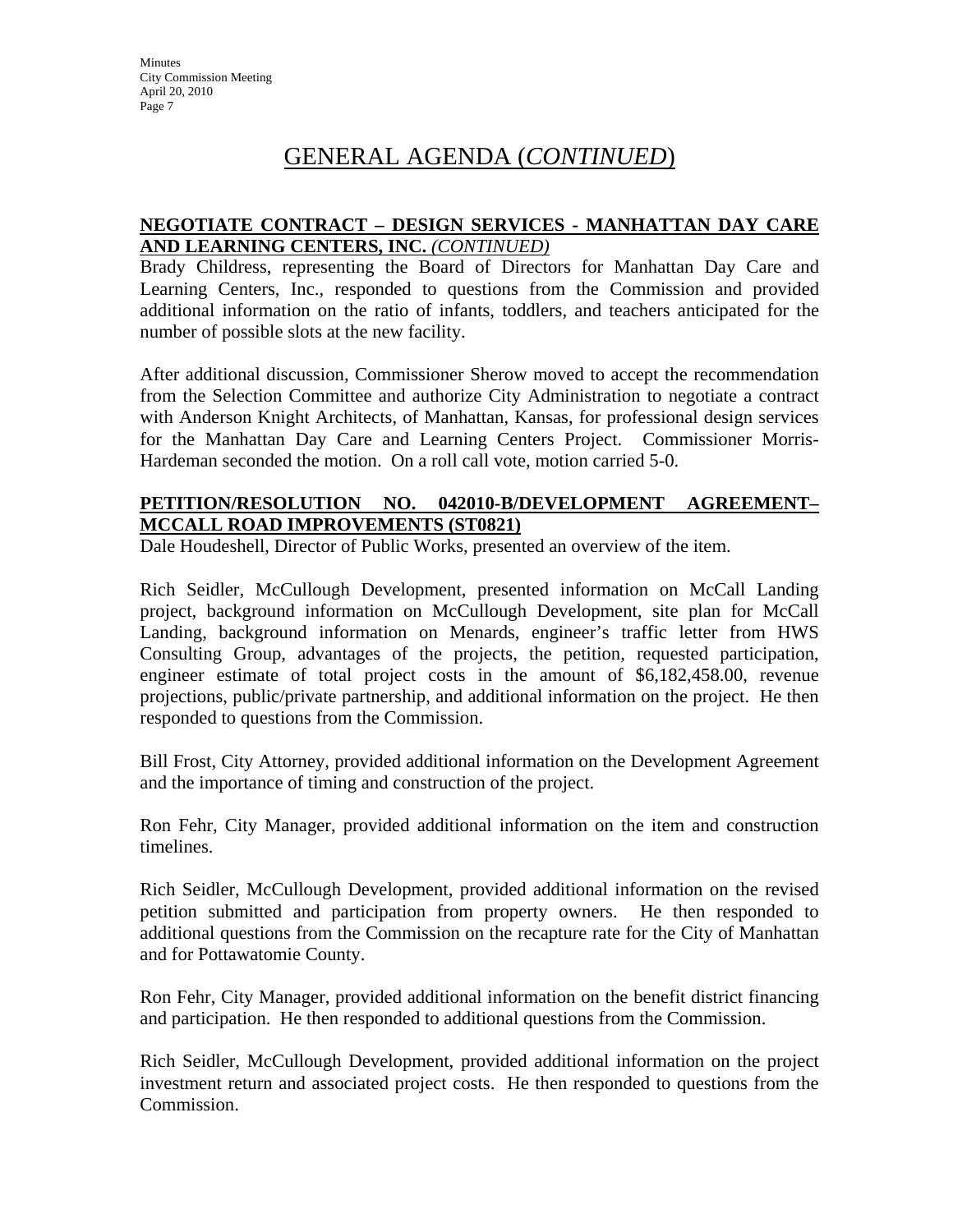#### **PETITION/RESOLUTION NO. 042010-B/DEVELOPMENT AGREEMENT– MCCALL ROAD IMPROVEMENTS (ST0821)** *(CONTINUED)*

Ron Fehr, City Manager, and Bill Frost, City Attorney, provided additional information on the proposed Agreement, the revised petition submitted, and suggested an amendment be added to the proposed motion provided in the staff agenda memorandum.

Dale Houdeshell, Director of Public Works, responded to questions from the Commission regarding the proposed project timeframe.

After discussion, Commissioner Sherow moved to find the revised petition sufficient; approve Resolution No. 042010-B rescinding Resolution No. 111808-D and finding McCall Road Improvements from Hayes Drive to Kretschmer Drive project (ST0821) advisable and authorizing construction, subject to the Development Agreement and Pottawatomie County's participation; authorize City Administration to finalize and the Mayor and City Clerk to execute the Development Agreement with MBS, LLC., and Menard, Inc.; and authorize City Administration to finalize and the Mayor and City Clerk to execute an agreement with Pottawatomie County for funding participation. Commissioner Pepperd seconded the motion.

After additional discussion of the Commission, on a roll call vote, motion carried 5-0.

#### **ENGINEERING SERVICES AGREEMENT – MCCALL ROAD IMPROVEMENTS (ST0821)**

Dale Houdeshell, Director of Public Works, presented the item and responded to questions from the Commission.

Ron Fehr, City Manager, provided additional information on the item.

After discussion, Commissioner Morris-Hardeman moved to authorize the Mayor and City Clerk to execute an agreement with HWS Consulting Group, Inc., of Manhattan, Kansas, for the design of the McCall Road Improvements from Hayes Drive to Kretschmer Drive (ST0821). Commissioner Strawn seconded the motion.

After additional discussion, on a roll call vote, motion carried 5-0.

#### **FINAL PLAT/RESTRICTIVE COVENANTS – MCCALL LANDING ADDITION**

Eric Cattell, Assistant Director for Planning, presented the item.

After discussion, Commissioner Strawn moved to accept the easements and rights-of-way, as shown on the Final Plat of McCall Landing Addition, a Commercial Planned Unit Development, generally located north of the intersection of McCall Road and Carlson Street, south of Levee Drive, west of McCall Pattern Company, based on conformance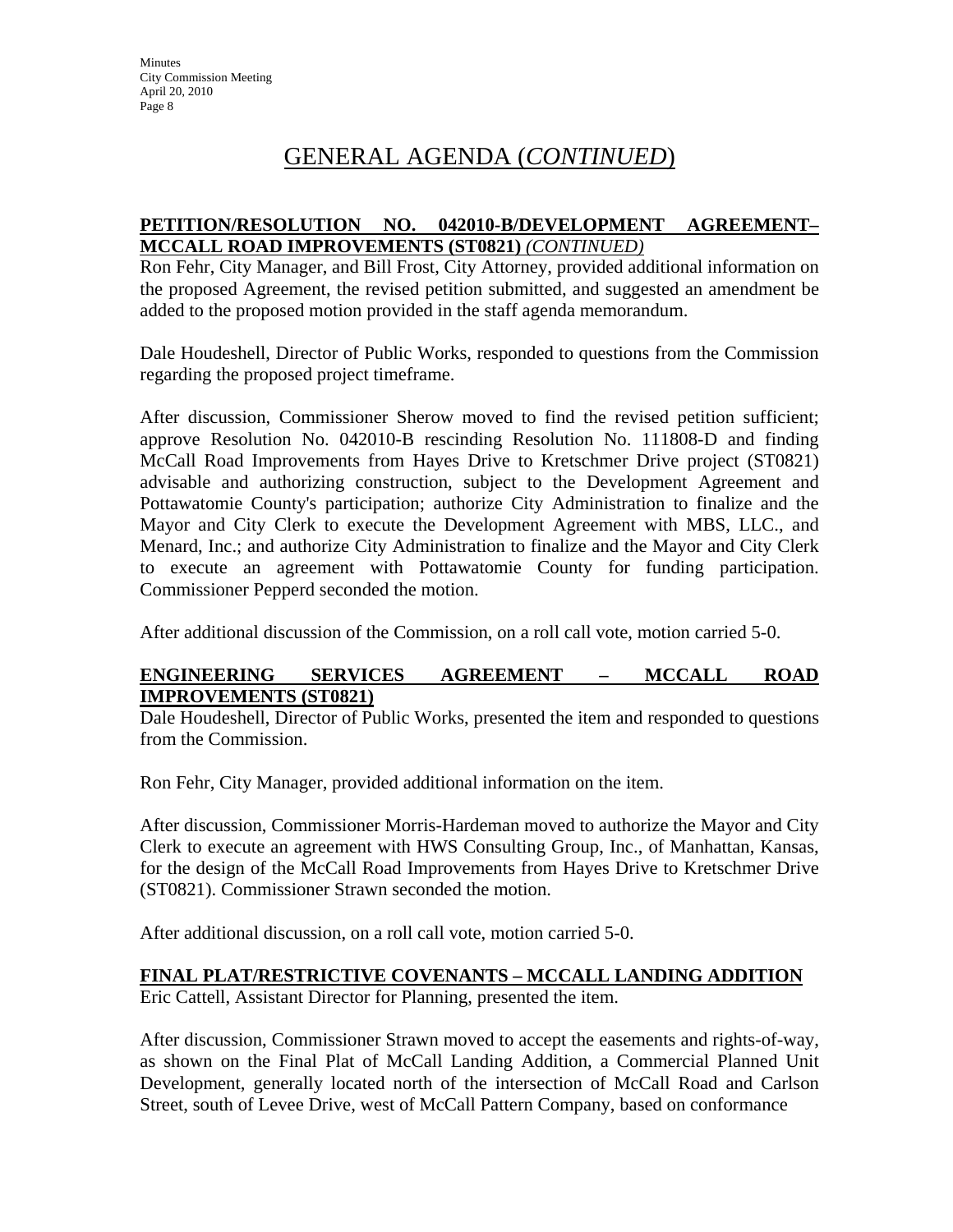#### **FINAL PLAT/RESTRICTIVE COVENANTS – MCCALL LANDING ADDITION**

with the Manhattan Urban Area Subdivision Regulations; and, authorize City Administration to finalize and the Mayor and City Clerk to execute the Agreement regarding construction and maintenance of the storm water facilities and travel easements. Commissioner Pepperd seconded the motion. On a roll call vote, motion carried 5-0.

#### **SINGLE MEANS OF ACCESS - ONE- AND TWO-FAMILY RESIDENTIAL DEVELOPMENTS**

Ryan Almes, Fire Marshal, presented the item and provided additional information on the item. He then responded to questions from the Commission regarding responding to emergencies and existing residential developments.

Ron Fehr, City Manager, provided additional information about the current and proposed sites of the fire stations located in Manhattan.

Ryan Almes, Fire Marshal, provided additional information on ware line requirements for residential areas and responded to questions from the Commission.

Mark Bachamp, Schultz Construction, provided additional information on the item. He voiced concurrence with City Staff's recommendation and stressed the need to address future residential developments. He then responded to questions from the Commission.

Tim Schultz, Schultz Construction, provided additional information on the item and informed the Commission that he could not support a mandatory sprinkler system in residential homes. He stated that the west side of Manhattan has limited access and want to use this as a tool to move forward in providing housing. He responded to questions from the Commission and asked the Commission to support the City Staff recommendation.

After additional discussion, Commissioner Sherow moved to approve first reading of an ordinance amending Section 13-16 of the Code of Ordinances modifying the exception allowing only one means of access, if sprinklers are provided, to require sprinklers in only those residences beyond the first 30; and direct City Administration to prepare a restrictive covenant to be executed by the owner of any development intending to use the exception. Commissioner Morris-Hardeman seconded the motion.

After additional discussion of the Commission, on a roll call vote, motion carried 4-1, with Commissioner Pepperd voting against the motion.